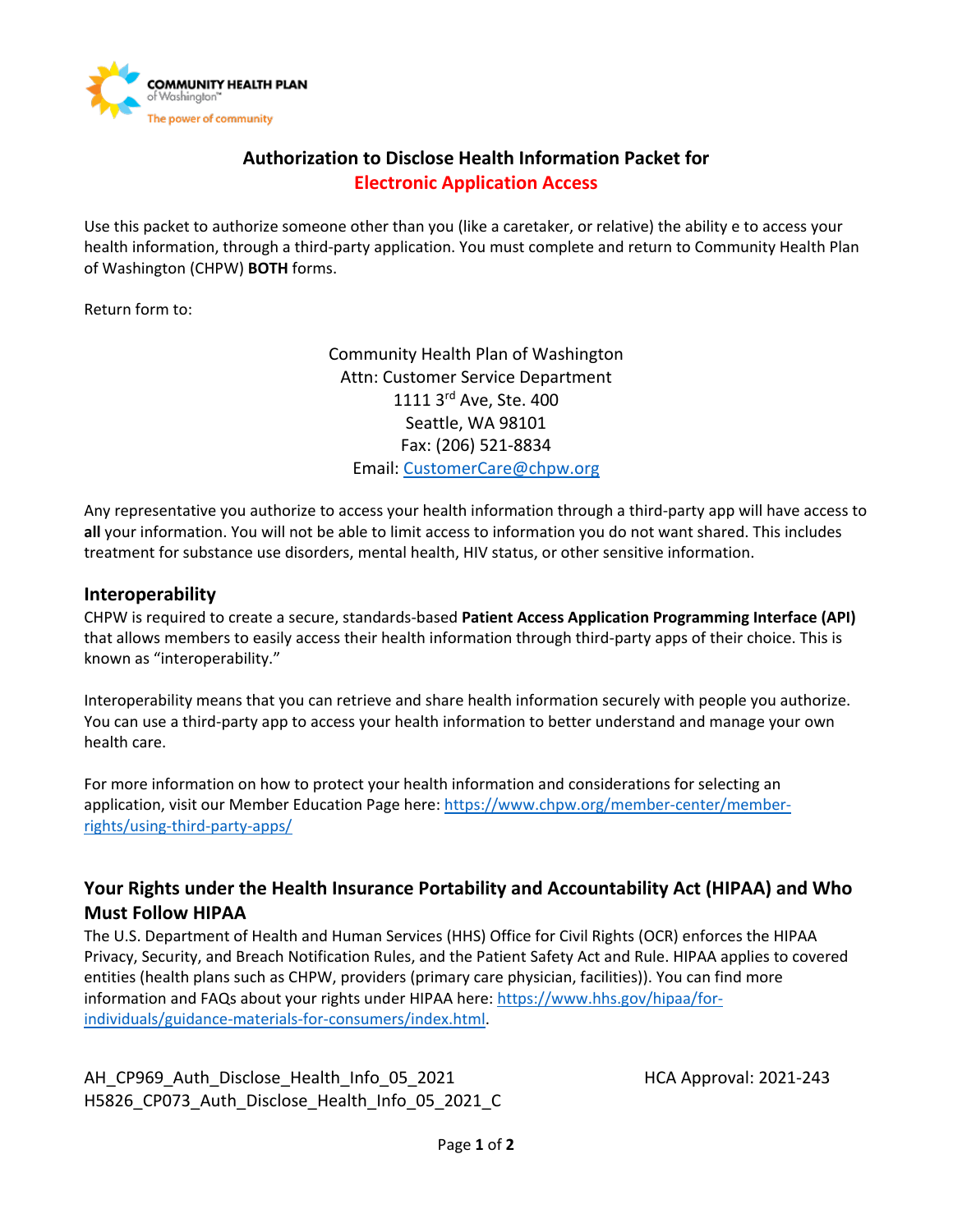

## **Are third-party apps covered by HIPAA?**

Because third-party apps are not covered entities, HIPAA rules do not apply. Instead they fall under the jurisdiction of the Federal Trade Commission (FTC) and the FTC Act. The FTC Act protects against deceptive acts (e.g., shares personal data without permission). For more information about mobile app privacy and security click here: [https://www.consumer.ftc.gov/articles/0018-understanding-mobile-apps.](https://www.consumer.ftc.gov/articles/0018-understanding-mobile-apps)

### **Filing a complaint**

If you believe your rights under HIPAA have been violated, you can file a complaint with CHPW by contacting our Customer Service department at 1-800-440-1561, or by completing a Privacy/Security Incident Report and returning it to CHPW. The Privacy/Security Incident Report can be found [here.](https://www.chpw.org/member-center/member-rights/)

You can also file a complaint with OCR through their [Complaint Portal.](https://ocrportal.hhs.gov/ocr/smartscreen/main.jsf) Learn more about filing a complaint with [OCR under HIPAA.](https://www.hhs.gov/hipaa/filing-a-complaint/index.html)

If you believe a third-party app has inappropriately used, disclosed, or sold your information, you may file a complaint with the FTC using the [FTC Complaint Assistant.](https://www.ftccomplaintassistant.gov/#crnt&panel1-1)

AH\_CP969\_Auth\_Disclose\_Health\_Info\_05\_2021 https://educationality.com/2021-243 H5826 CP073 Auth Disclose Health Info 05 2021 C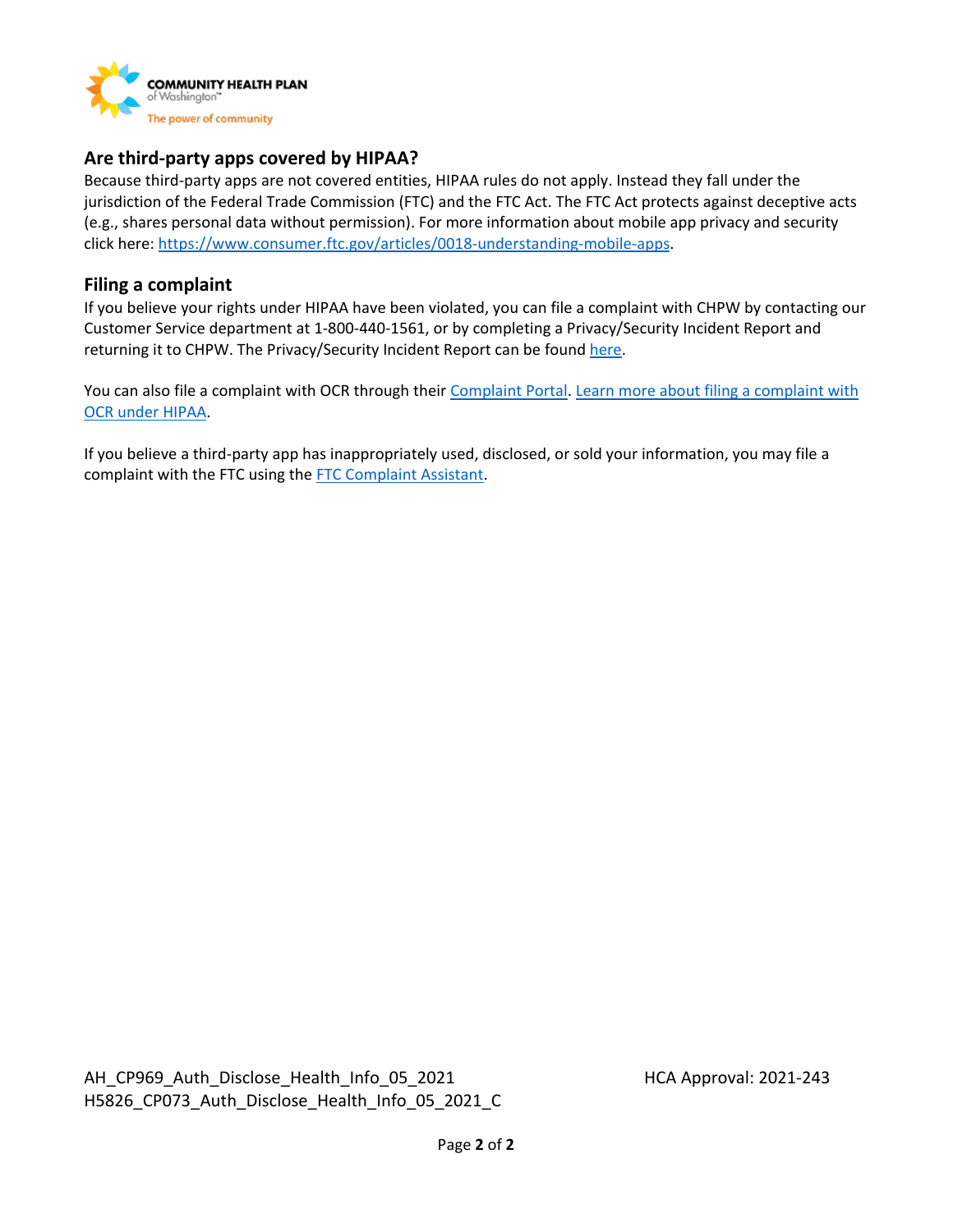

# **Community Health Plan of Washington Authorization to Disclose Protected Health Information For Third-Party Application Access**

Use this form if you want Community Health Plan of Washington (CHPW) to share your protected health information (PHI) with someone other than you through a third-party application.

For more information on how to protect your health information and considerations for selecting an application, visit our Member Education Page here: [https://www.chpw.org/member-center/member](https://www.chpw.org/member-center/member-rights/using-third-party-apps/)[rights/using-third-party-apps/](https://www.chpw.org/member-center/member-rights/using-third-party-apps/) 

| 1. |                                                                                                            | Date of Birth: ________    |  |
|----|------------------------------------------------------------------------------------------------------------|----------------------------|--|
|    |                                                                                                            | Date of Request: _________ |  |
|    |                                                                                                            |                            |  |
|    |                                                                                                            |                            |  |
|    | Member Phone: _____________                                                                                |                            |  |
|    | Ok to leave message with detailed information.<br>Choose one:<br>Leave message with call-back number only. |                            |  |

**2.** Be aware, if authorized **ALL** the information listed below will be shared with your representative through the third-party application.

- Information about your eligibility
- Information about your claims
- Information about premium payments
- Information about sexually transmitted disease (STD) testing and treatment, including HIV/AIDS testing and treatment (STDs include, but are not limited to, herpes, herpes simplex, genital warts, human papillomavirus, condyloma, chlamydia, syphilis, gonorrhea, etc.)
- Information about pregnancy tests, abortion services, prenatal care, and birth control
- Mental health information, including symptoms, diagnosis, medications, evaluations, and treatment plans

H5826 CP072 Auth To Release PHI Form 05 2021 C CHPW CP 177 05 2021 Authorization Release PHI Form HCA Approval: 2021-266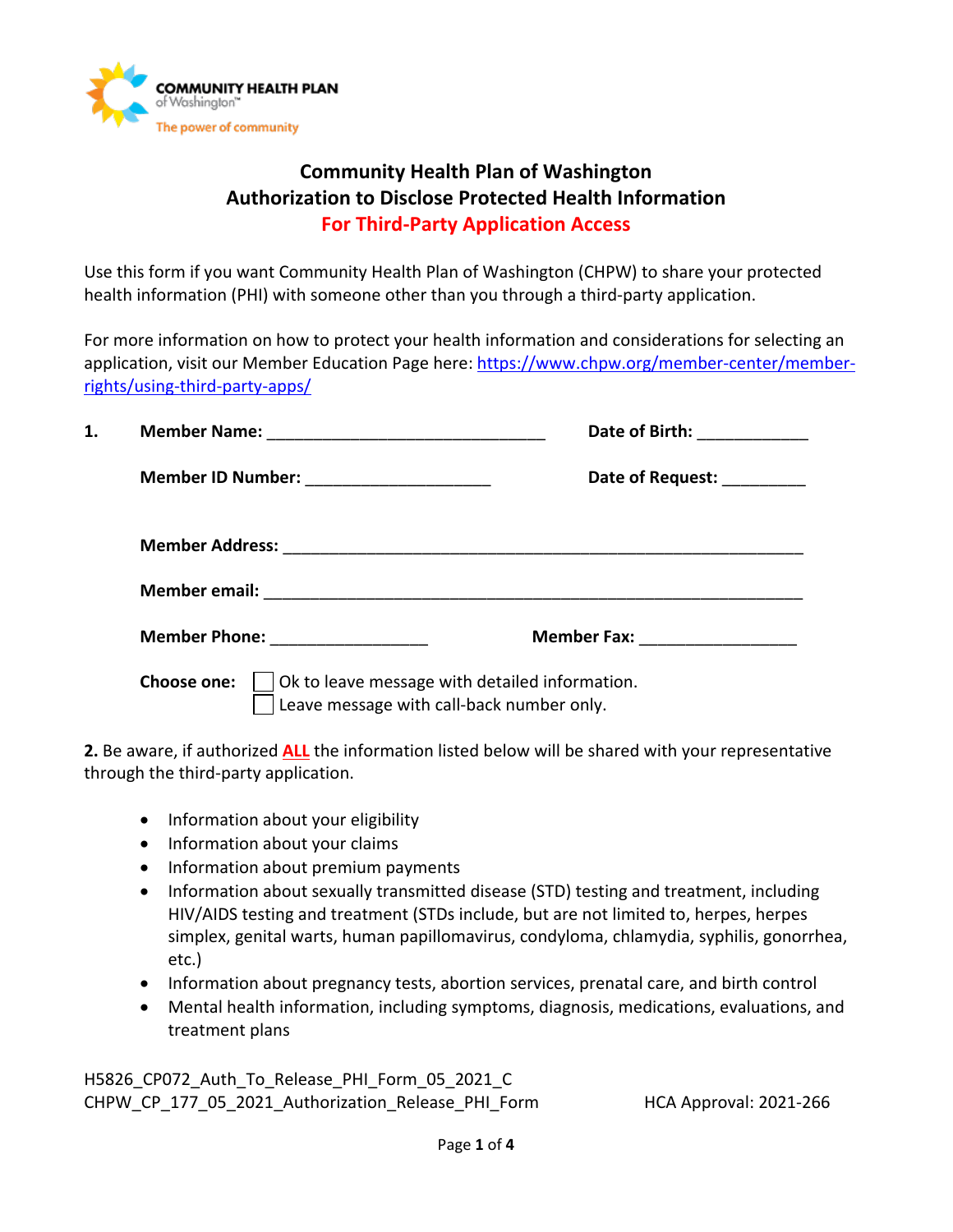

• Chemical dependency information, including symptoms, diagnosis, medications, and treatment plan (**Substance Use Disorder (SUD) information requires a signed written authorization**)

**3. Check only one box below indicating when this authorization to disclose your protected health information will expire** (subject to applicable law—Washington State may limit how long CHPW may give out your protected health information):

When I revoke this authorization

Upon the following date, event, or condition:

\_\_\_\_\_\_\_\_\_\_\_\_\_\_\_\_\_\_\_\_\_\_\_\_\_\_\_\_\_\_\_\_\_\_\_\_\_\_\_\_\_\_\_\_\_\_\_\_\_\_\_\_\_\_\_\_\_\_\_\_\_\_\_\_\_\_\_\_\_\_\_\_\_\_\_\_\_\_

**4. Fill in the reason for the disclosure (you may write "at my request"):**

**5. Fill in the name and address of the person(s) to whom you want CHPW to disclose your protected health information. If you would like to authorize any additional individuals, please add those to the back of this form.**

| Phone: |  |
|--------|--|

**Note: you have the right to take back ("revoke") your authorization at any time, in writing, except to the extent that CHPW has already acted based on your permission. To revoke authorization, send a written request to the address noted below.** Your authorization or refusal to authorize disclosure of your protected health information will have no effect on your enrollment, eligibility for benefits, or the amount CHPW pays for the health services you receive.

H5826 CP072 Auth To Release PHI Form 05 2021 C CHPW\_CP\_177\_05\_2021\_Authorization\_Release\_PHI\_Form \_\_\_\_\_\_\_\_\_\_HCA Approval: 2021-266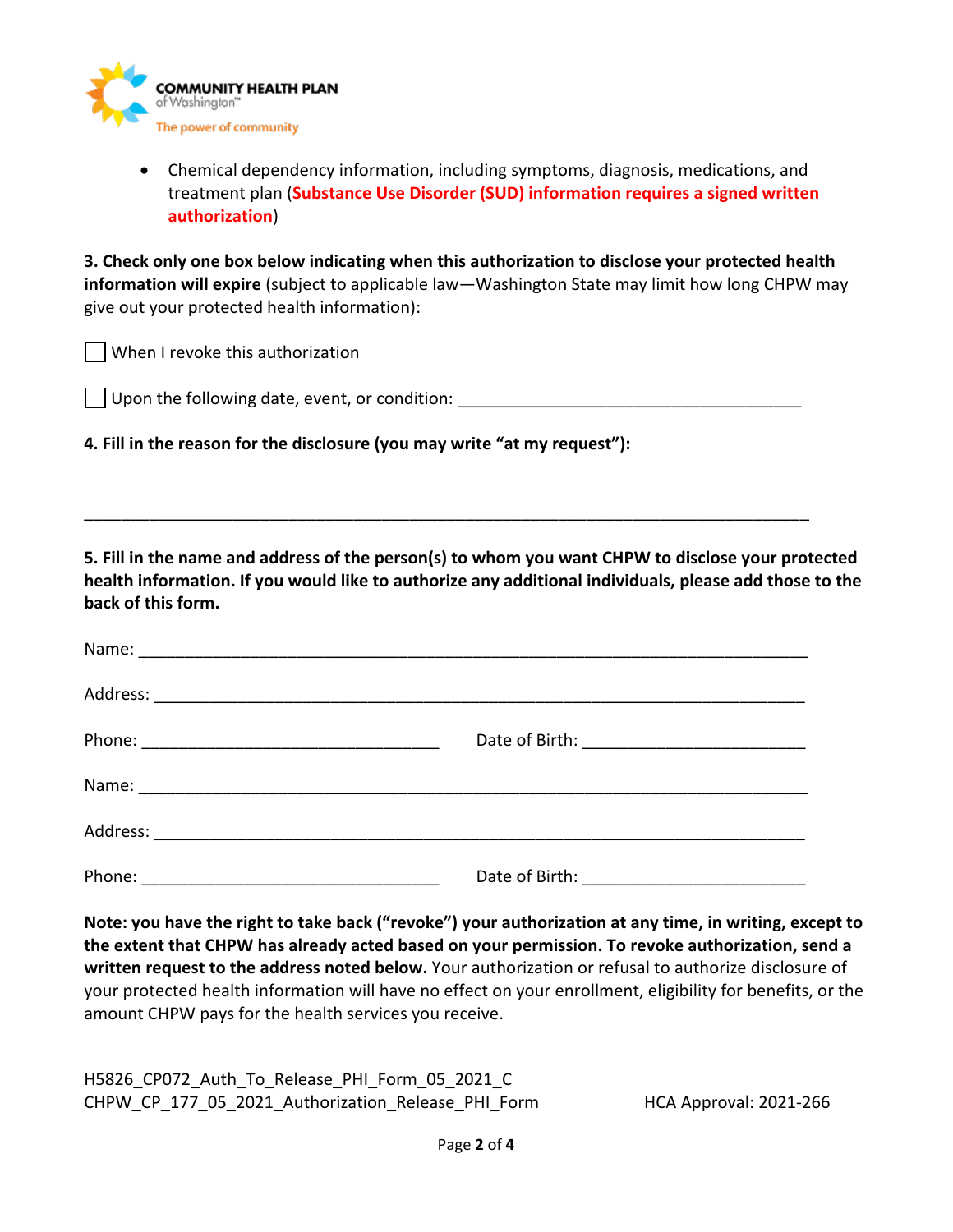

\_\_\_\_\_\_\_\_\_\_\_\_\_\_\_\_\_\_\_\_\_\_\_\_\_\_\_\_\_

**6. I authorize CHPW to disclose my protected health information to the person(s) I have named on this form. I understand that my protected health information may be re-disclosed by the person(s) and may no longer be protected by law.**

\_\_\_\_\_\_\_\_\_\_\_\_\_\_\_\_\_\_\_\_\_\_\_\_\_\_\_\_ \_\_\_\_\_\_\_\_\_\_\_\_\_\_\_\_\_\_\_\_\_\_\_\_\_\_\_ \_\_\_\_\_\_\_\_\_\_\_\_\_\_\_ Printed Name Telephone Number Date

#### Signature

Check here if you are signing as a personal representative and complete below. Please attach the appropriate documentation (e.g., Power of Attorney). This only applies if someone other than the member signed above.

Telephone Number of Personal Representative:

Personal Representative's relationship to the member:

## **7. Send the completed, signed authorization to:**

Community Health Plan of Washington Attn: Customer Service Department 1111 3rd Ave, Ste. 400 Seattle, WA 98101 Fax: (206) 521-8834 Email: [CustomerCare@chpw.org](mailto:CustomerCare@chpw.org)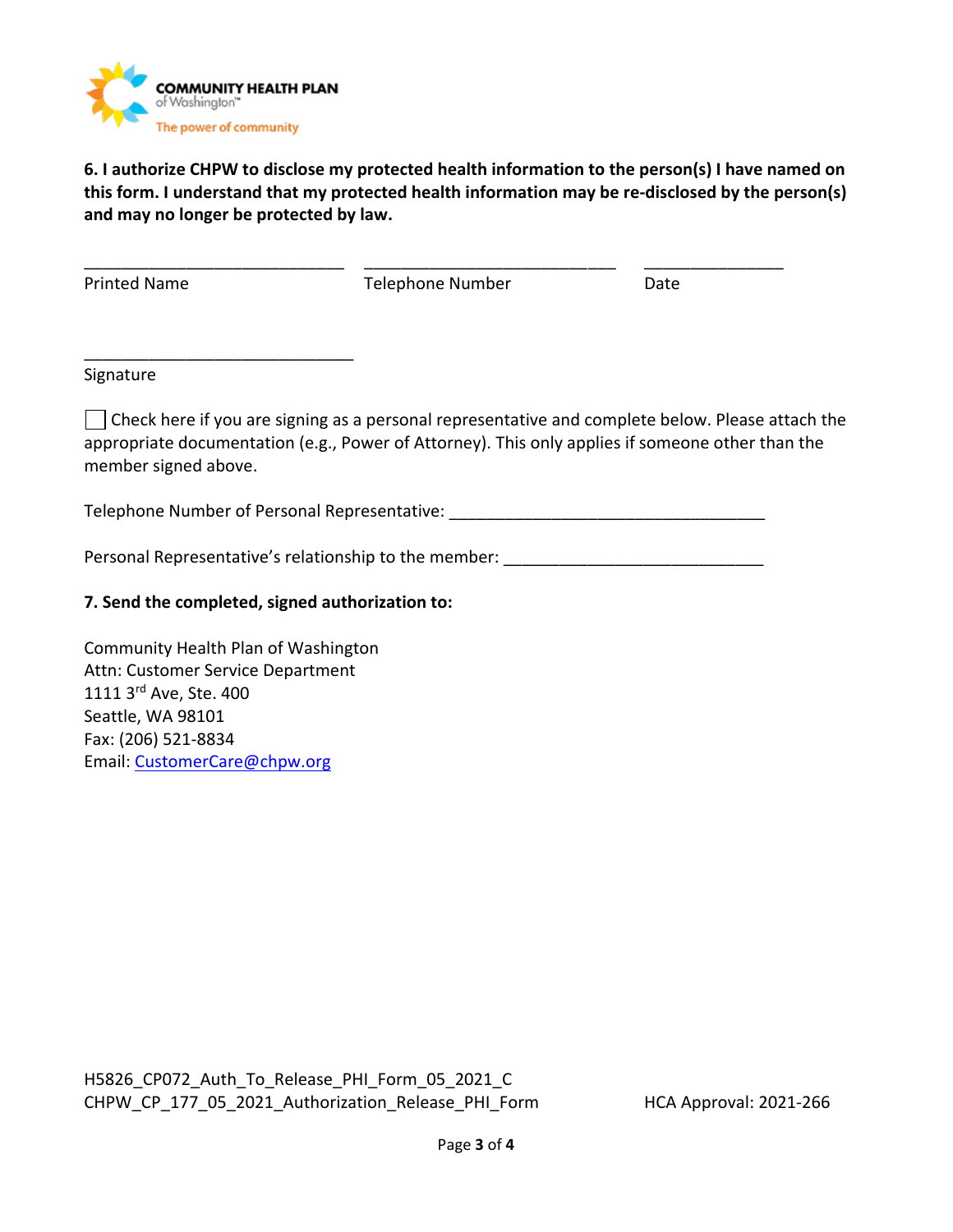

If you have any questions or to obtain a full notice of your privacy rights, contact CHPW's Customer Service department at the following

| If you are a Washington Apple Health          | If you are a CHPW Medicare Advantage          |
|-----------------------------------------------|-----------------------------------------------|
| (Medicaid) Member                             | <b>Member</b>                                 |
| Contact Customer Service toll-free at         | Contact Customer Service toll-free at         |
| 1-800-440-1561, Monday – Friday, from 8am     | 1-800-942-0247, 7 days a week, from 8am       |
| to 5pm.                                       | to 8pm.                                       |
| If you are hearing or speech impaired, please | If you are hearing or speech impaired, please |
| call TTY 711 (toll-free).                     | call TTY 711 (toll-free).                     |
| The notice is also available online at:       | The notice is also available online at:       |
| https://www.chpw.org/for-members/your-        | https://medicare.chpw.org/member-             |
| privacy-and-rights/                           | center/member-rights/                         |

#### \_\_\_\_\_\_\_\_\_\_\_\_\_\_\_\_\_\_\_\_\_\_\_\_\_\_\_\_\_\_\_\_\_\_\_\_\_\_\_\_\_\_\_\_\_\_\_\_\_\_\_\_\_\_\_\_\_\_\_\_\_\_\_\_\_\_\_\_\_\_\_\_\_\_\_\_\_\_\_\_\_\_\_\_\_ **\*\* PLAN USE ONLY \*\***

This authorization was revoked on: \_\_\_\_\_\_\_\_\_\_\_\_\_\_\_\_\_\_\_\_\_\_\_\_\_\_\_\_\_\_\_

CHPW representative signature: \_\_\_\_\_\_\_\_\_\_\_\_\_\_\_\_\_\_\_\_\_\_\_\_\_\_\_\_\_\_\_\_\_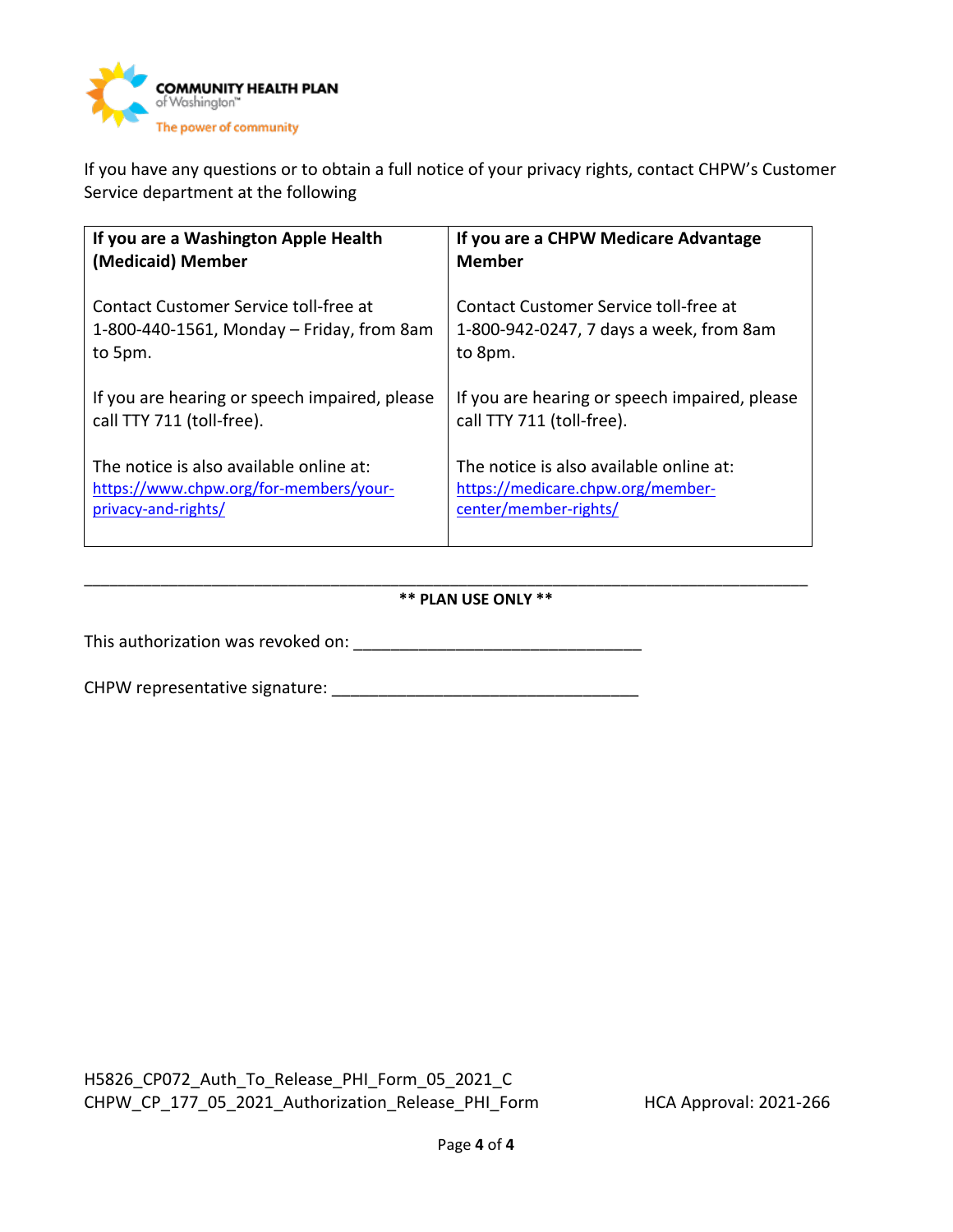

# **Community Health Plan of Washington Authorization to Release Confidential Substance Use Disorder Treatment Information For Third-Party Application Access**

Use this form if you want Community Health Plan of Washington (CHPW) to share your protected substance use disorder (SUD) treatment (alcohol or drug treatment) information (Part 2 Protected Records) with someone other than you through a third-party application.

| 1.         |                                                                                                                                | Date of Birth: ____________                                                                                                                                                                                                                                                                      |  |  |
|------------|--------------------------------------------------------------------------------------------------------------------------------|--------------------------------------------------------------------------------------------------------------------------------------------------------------------------------------------------------------------------------------------------------------------------------------------------|--|--|
|            | Member ID Number: ________________________                                                                                     | Date of Request: _________                                                                                                                                                                                                                                                                       |  |  |
|            |                                                                                                                                |                                                                                                                                                                                                                                                                                                  |  |  |
|            |                                                                                                                                |                                                                                                                                                                                                                                                                                                  |  |  |
|            | <b>Member Phone: ____________________</b>                                                                                      | <b>Member Fax:</b> ____________________                                                                                                                                                                                                                                                          |  |  |
|            | If parent/guardian consent is for information about inpatient SUD treatment of a minor, please<br>list the minor's name:       |                                                                                                                                                                                                                                                                                                  |  |  |
|            | <b>Choose one:</b> $\vert$ $\vert$ Ok to leave message with detailed information.<br>Leave message with call-back number only. |                                                                                                                                                                                                                                                                                                  |  |  |
| person(s): |                                                                                                                                | 2. The above-named member hereby authorizes CHPW to disclose information concerning the<br>member's name and other personal identifying information, their status as a patient obtaining<br>diagnosis, treatment, and referral for treatment with a Part 2 Program, and medications to the below |  |  |
|            |                                                                                                                                |                                                                                                                                                                                                                                                                                                  |  |  |
|            |                                                                                                                                |                                                                                                                                                                                                                                                                                                  |  |  |
|            |                                                                                                                                |                                                                                                                                                                                                                                                                                                  |  |  |
|            |                                                                                                                                |                                                                                                                                                                                                                                                                                                  |  |  |
|            | CHPW CP 459 05 2021 Auth Release Conf SUD Treat Info<br>H5826 CP071 Auth Release Conf SUD Treat Info 05 2021 C                 | HCA Approval: 2021-688                                                                                                                                                                                                                                                                           |  |  |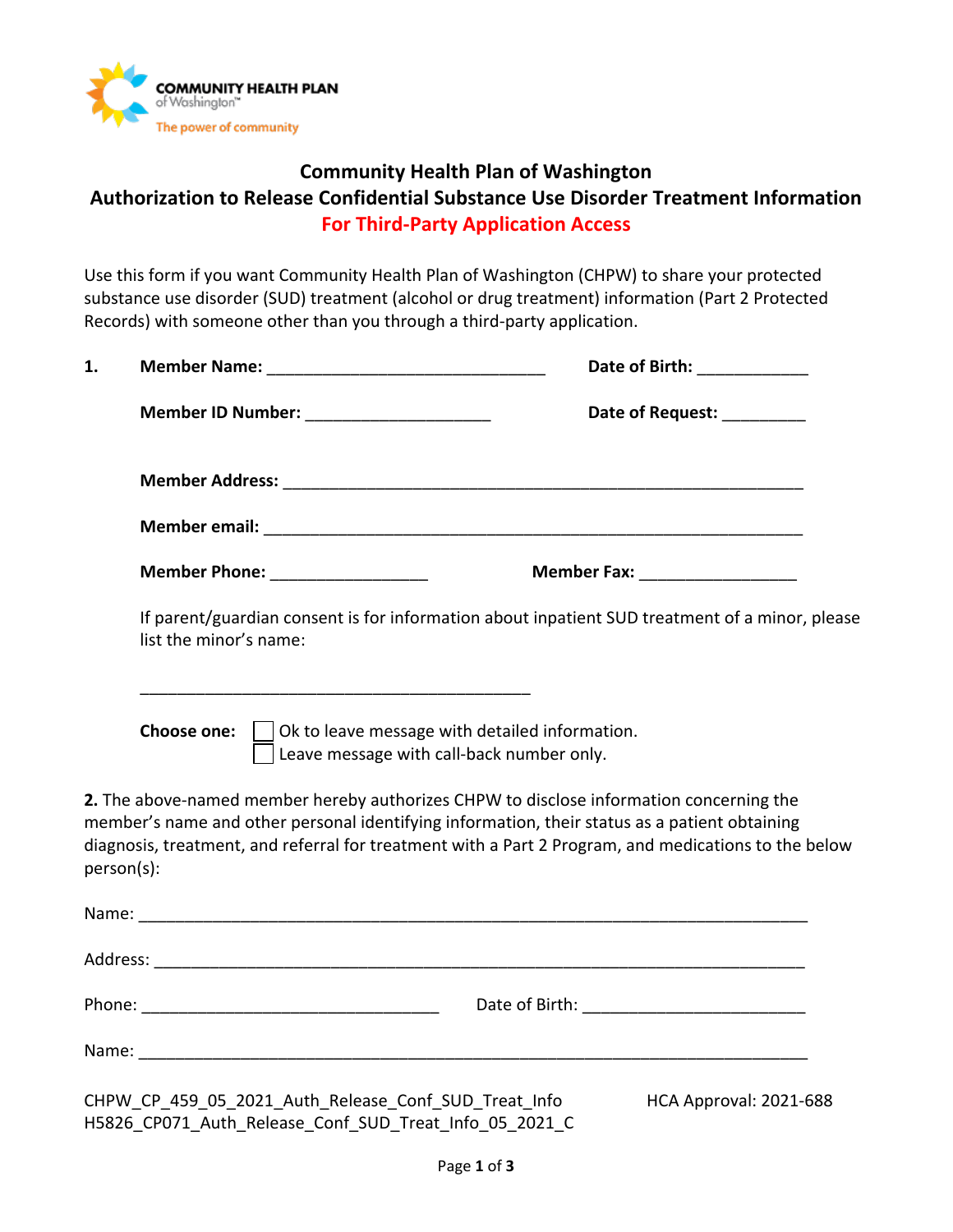

| Address: |                |  |
|----------|----------------|--|
|          |                |  |
| Phone:   | Date of Birth: |  |

**3. Be aware, if authorized ALL the information listed below will be shared with your representative through the third-party application:**

- All benefit claims data related to SUD treatment
- Appeals
- Billing and Enrollment information
- Records related to my SUD treatment at a Part 2 Program

**4.** The purpose of the disclosure herein is to:

**5.** I understand that my Part 2 Protected Records are protected under the federal regulations governing Confidentiality of Substance Use Disorder Patient Records, 42 Code of Federal Regulations (CFR) Part 2, and the Health Insurance Portability and Accountability Act of 1996 (HIPAA), 45 CFR, parts 160 and 164, and cannot be disclosed without my written consent unless otherwise provided for in the regulations.

I also understand that I may revoke this consent at any time (verbally or in writing) to the extent that action has been taken in reliance on it, and that **in any event his consent expires automatically as follows** (specify date, event or condition upon which consent expires):

| <b>Member Printed Name</b>                                                                                            | <b>Member Phone</b>          | Date                   |
|-----------------------------------------------------------------------------------------------------------------------|------------------------------|------------------------|
| <b>Member Signature</b>                                                                                               |                              |                        |
| 5a. Signature of parent or guardian for dependent minor member's Part 2 Protected inpatient SUD<br>treatment records: |                              |                        |
| <b>Parent/Guardian Printed Name</b>                                                                                   | <b>Parent/Guardian Phone</b> | Date                   |
| CHPW CP 459 05 2021 Auth Release Conf SUD Treat Info<br>H5826 CP071 Auth Release Conf SUD Treat Info 05 2021 C        |                              | HCA Approval: 2021-688 |